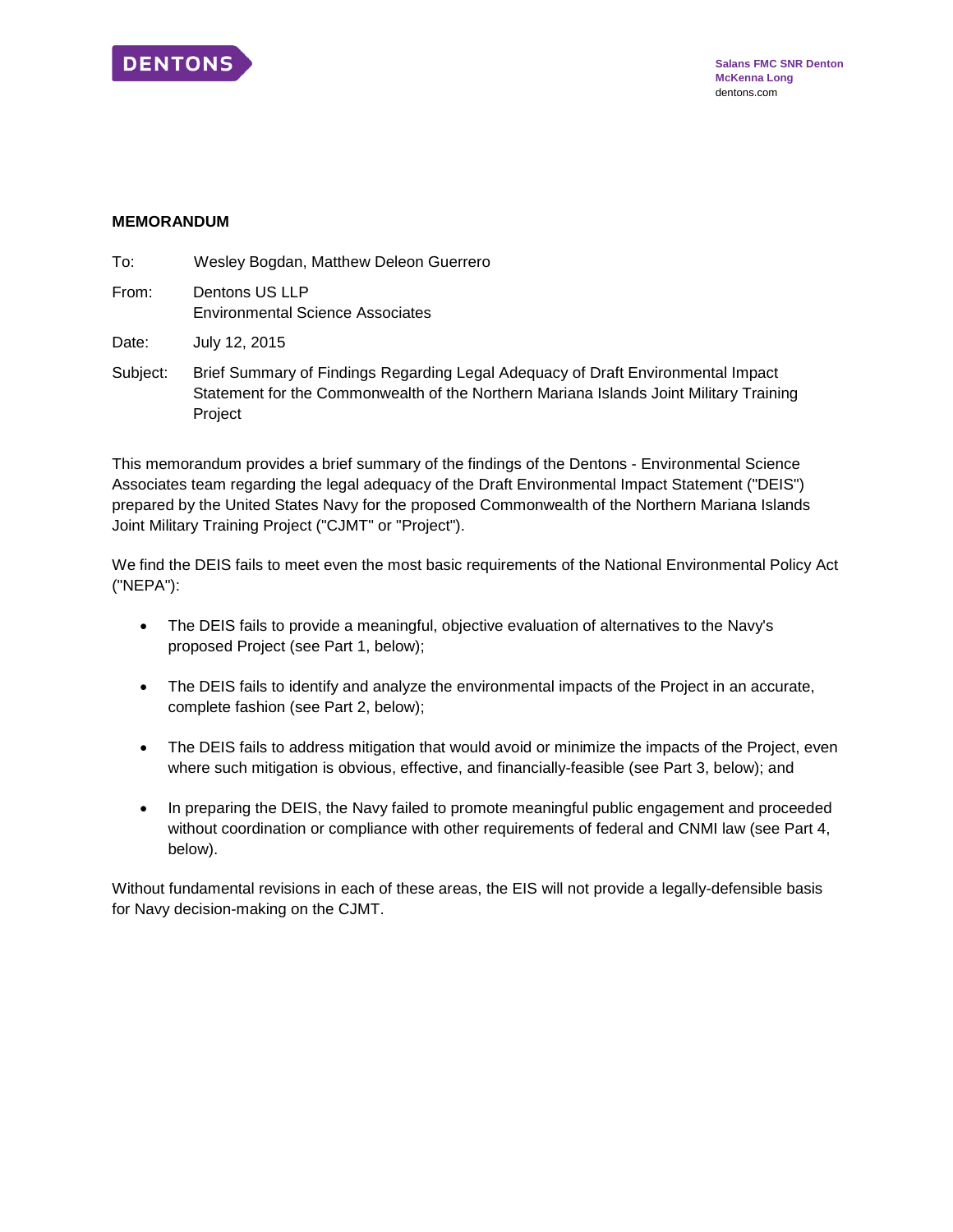

### **1. Alternatives**

Under NEPA, an EIS must rigorously explore and objectively evaluate all reasonable alternatives to the proposed federal action. The Navy has utterly and completely failed to meet this requirement. Rather than engaging in a good-faith analysis of training options throughout the Western Pacific region, the DEIS presents a biased perspective designed to justify the Navy's preferred sites in the CNMI. And rather than evaluating a variety of different training locations, activities, and intensities, the DEIS is strictly limited to a single option — a full suite of unit-level training activities on Tinian and a full suite of combined-level training activities on Pagan.

The DEIS' failure to rigorously explore and objectively evaluate *all* reasonable training alternatives is arbitrary, capricious, and contrary to NEPA in several respects:

- $\bullet$  It is clearly reasonable for the Navy to address unmet training needs in full or in part by using facilities outside the CNMI. For example, U.S. forces have recently used ranges in Australia and the Philippines for the same sort of training activities now proposed for the CNMI. Use of such facilities should have been considered in the DEIS.
- The Navy's decision to focus exclusively on the CNMI is premised on the notion of a "training" deficiency" in the Marianas. It is not possible to reconcile that premise with the CJMT's proposal to bring hundreds of thousands of personnel from outside the Marianas (many from foreign countries) to train in the CNMI. If personnel from outside the Marianas can feasibly be trained in the CNMI, it must be just as feasible for personnel within the Marianas to obtain training elsewhere.
- The Navy's own *Training Needs Assessment* admits that the DEIS should have evaluated alternatives outside the CNMI: "Although the primary proposed option is to develop new training ranges and increase capabilities at existing ranges in the [Marianas], it is critical that other options are researched in the EIS as required by the [NEPA] process to ensure a complete and justifiable EIS." In refusing to fully evaluate training options outside the CNMI, the preparers of the DEIS failed to follow the Navy's own directions.
- By law, an alternatives analysis must "identify and assess the reasonable alternatives to proposed actions *that will avoid or minimize adverse effects of those actions on the human environment.*" Here, the Navy has made no effort whatsoever to identify alternatives that could avoid or minimize harm. On the contrary, all three of the "alternatives" evaluated in the DEIS involve the same significant environmental impacts on the same two small islands.

It is also worth noting that the Navy's failure to consider training alternatives outside the CNMI is not an isolated instance of non-compliance. The CJMT is the fifth major military training project proposed for the CNMI in recent years. Each of the five projects has involved the preparation of an EIS. None of the five EISs fully evaluates any alternatives located outside the CNMI. Based on the documents we have reviewed to date, it appears that the Navy has consistently singled out the CNMI for inappropriate treatment under NEPA.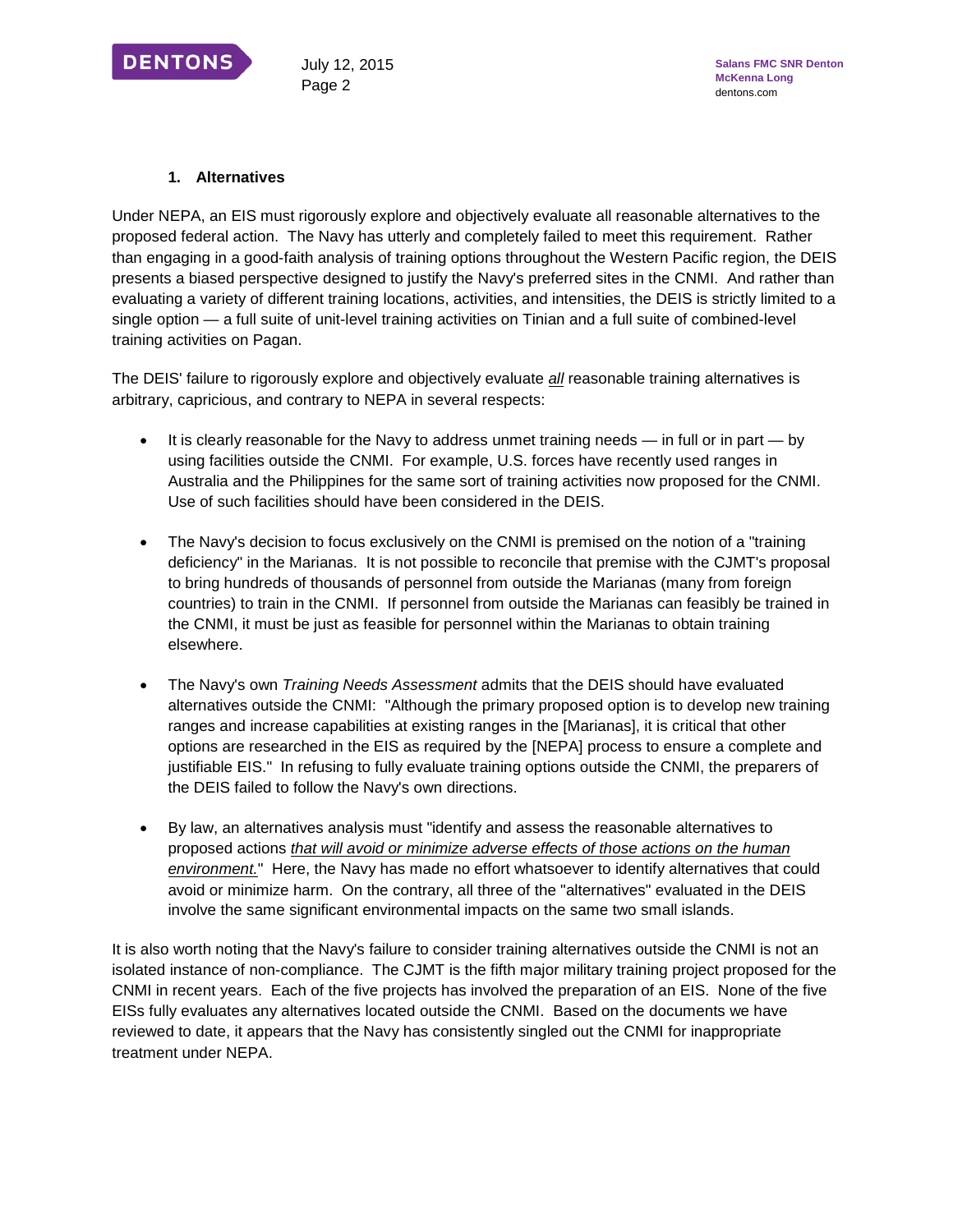

We find the CJMT DEIS' failure to fully evaluate any alternatives located outside the CNMI to be the most egregious of the document's many shortcomings. This fundamental flaw contaminates the remainder of the DEIS, rendering the entire document inadequate.

# **2. Environmental Impacts**

An EIS must include a detailed discussion of *all* reasonably foreseeable direct, indirect, and cumulative environmental impacts of a proposed project, as well as an assessment of the significance of each one. The DEIS violates this standard in hundreds of different ways, both large and small. In an effort to provide a meaningful summary briefing, we focus on just a few of the most significant errors here:

- The DEIS fails to specify the number of years for which the Navy proposes to train on Tinian and Pagan. Without that information, there is no way to be certain of the Project's long-term environmental impacts.
- The DEIS inaccurately assumes there is no and will never be any human use of Pagan. As a result of this assumption, it fails to address the project's significant consequences for those who visit and/or plan to return to Pagan.
- The Project risks permanently fouling Tinian's water supply with contaminants from spent munitions. The Navy promises to study this threat in a future "pre-versus-post-development hydrologic analysis." Under NEPA, vague promises of future analysis are not sufficient. The analysis must be included in the DEIS and circulated for public review and comment.
- The Project would violate numerous CNMI environmental and land use laws, including multiple provisions of the lease agreement governing military training on Tinian. The DEIS arbitrarily and capriciously refuses to address this issue.
- The CJMT would restrict the airspace over and around Tinian (including approaches to Saipan International Airport) for significant periods of time. The DEIS fails to confront the full effect of these restrictions on civilian transportation, tourism, cost of living, and emergency medical care.
- The DEIS fails to take local conditions and experience into account. For example, sonic booms associated with current military training have resulted in broken windows and other property damage on Tinian and Saipan. And training activities on Tinian have resulted in noise impacts so severe that classes must be cancelled and students are sent home from school. The Navy ignores these facts and others like them.
- As noted above, the CJMT is the fifth major military training project proposed for the CNMI in recent years. By law, the DEIS must identify and evaluate the combined, cumulative effects of these five actions. The document fails to do so, resulting in a significant under-estimate of the total impact of military training on the CNMI.

These are just a few of the numerous errors associated with the DEIS' evaluation of environmental impacts. But each one of them is so fundamental as to render the document inadequate as a matter of law.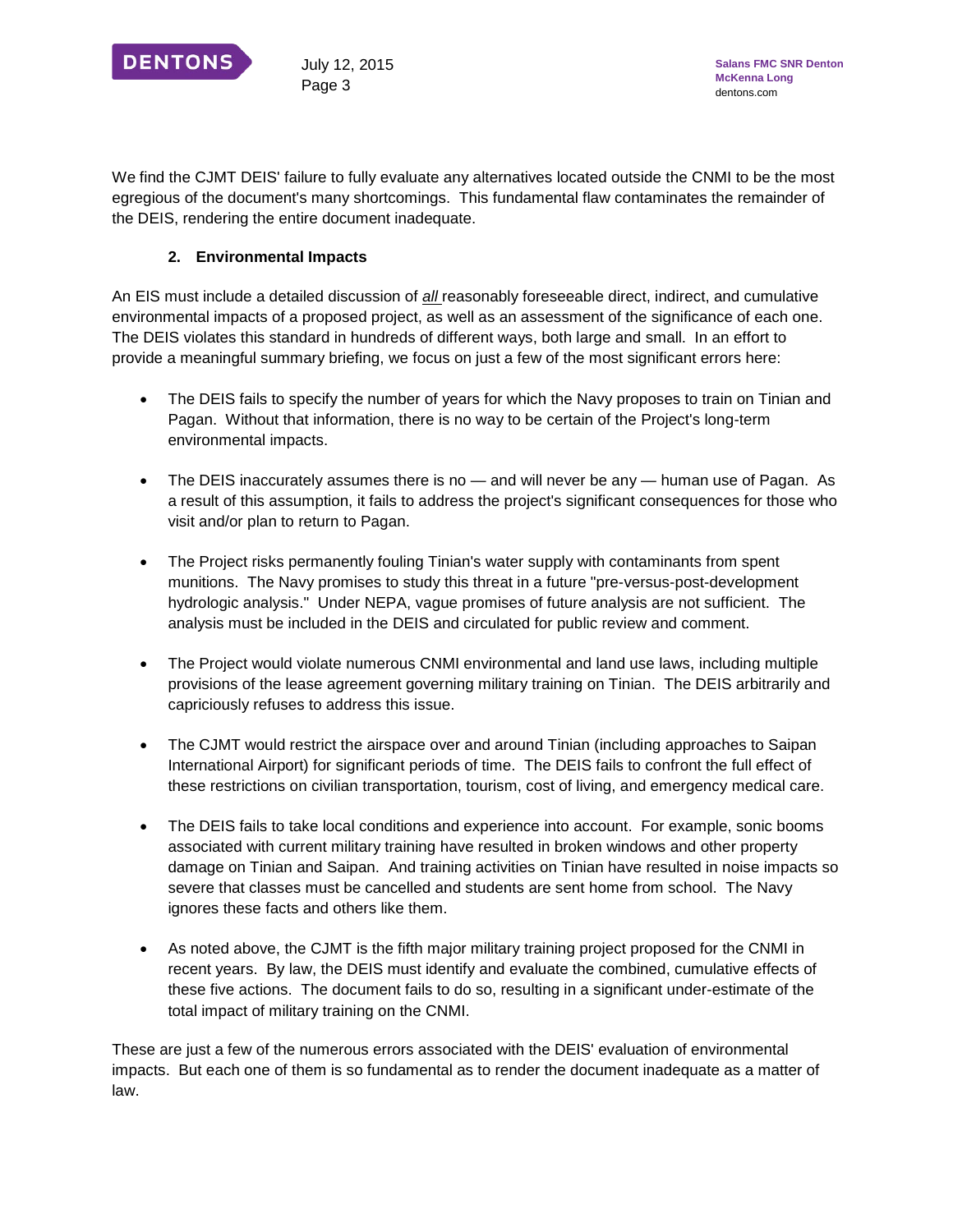

j

## **3. Mitigation**

By law, an EIS is required to identify and discuss "means to mitigate adverse environmental impacts." The DEIS fails to satisfy this fundamental requirement in three distinct ways.

- For the vast majority of the CJMT's adverse impacts, the DEIS fails to propose any mitigation whatsoever. For example, the DEIS admits that the CJMT will destroy more than 180 historic and cultural sites on the island of Tinian alone (including numerous *latte* sites), but the document fails to identify any specific measures to mitigate or avoid this damage.
- For certain other adverse impacts, the DEIS identifies potential mitigation but fails to provide any reason to believe the identified mitigation would be effective. For example, the DEIS admits the CJMT will destroy a wildlife conservation area set aside for the Tinian Monarch, a rare bird species found nowhere else in the world. The Navy proposes to mitigate this impact by finding another conservation area elsewhere on Tinian. But the DEIS provides no information about the availability or environmental suitability of any alternative location.
- The DEIS makes vague references to various "mitigation plans" that could be prepared at a later date But the Navy has not actually committed to preparing the referenced plans, has not identified the contents of the plans, and has not explained whether or how the plans would be funded and implemented. The Navy's reliance on the *possibility* of undefined future "mitigation plans" impermissibly obscures the true impacts of the CJMT and threatens to shift a significant proportion of the Project's mitigation costs from the Navy to the government of the CNMI.

Each of these errors violates NEPA and precludes meaningful analysis of the full environmental impact of the Project. We find that the DEIS does not comply with NEPA's mitigation requirements.

### **4. Public Involvement and Coordination**

By law, federal agencies "*shall* to the fullest extent possible…[e]ncourage and facilitate public involvement in decisions which affect the quality of the human environment." That has not happened here. For example:

- Chamorro and Carolinian are official languages of the CNMI and are spoken by a significant number of CNMI residents. But the Navy has not provided any portion of the DEIS in either language. There does not appear to be any reason why the Navy could not have done so after all, it prepared a Chamorro summary of the 2010 EIS for the Guam Buildup project.
- The Navy was required to use the scoping process<sup>[1](#page-3-0)</sup> "for an early identification of what are and what are not the real issues." Instead, the Navy simply ignored the vast majority of the scoping input it received from the CNMI, the public, and other federal stakeholders. Had the Navy followed the advice it received during the scoping period, many of the legal deficiencies identified in parts 1, 2, and 3 of this summary could easily have been avoided.

<span id="page-3-0"></span> $1$  Scoping is "an early and open process for determining the scope of issues to be addressed [in an EIS] and for identifying the significant issues related to a proposed action."